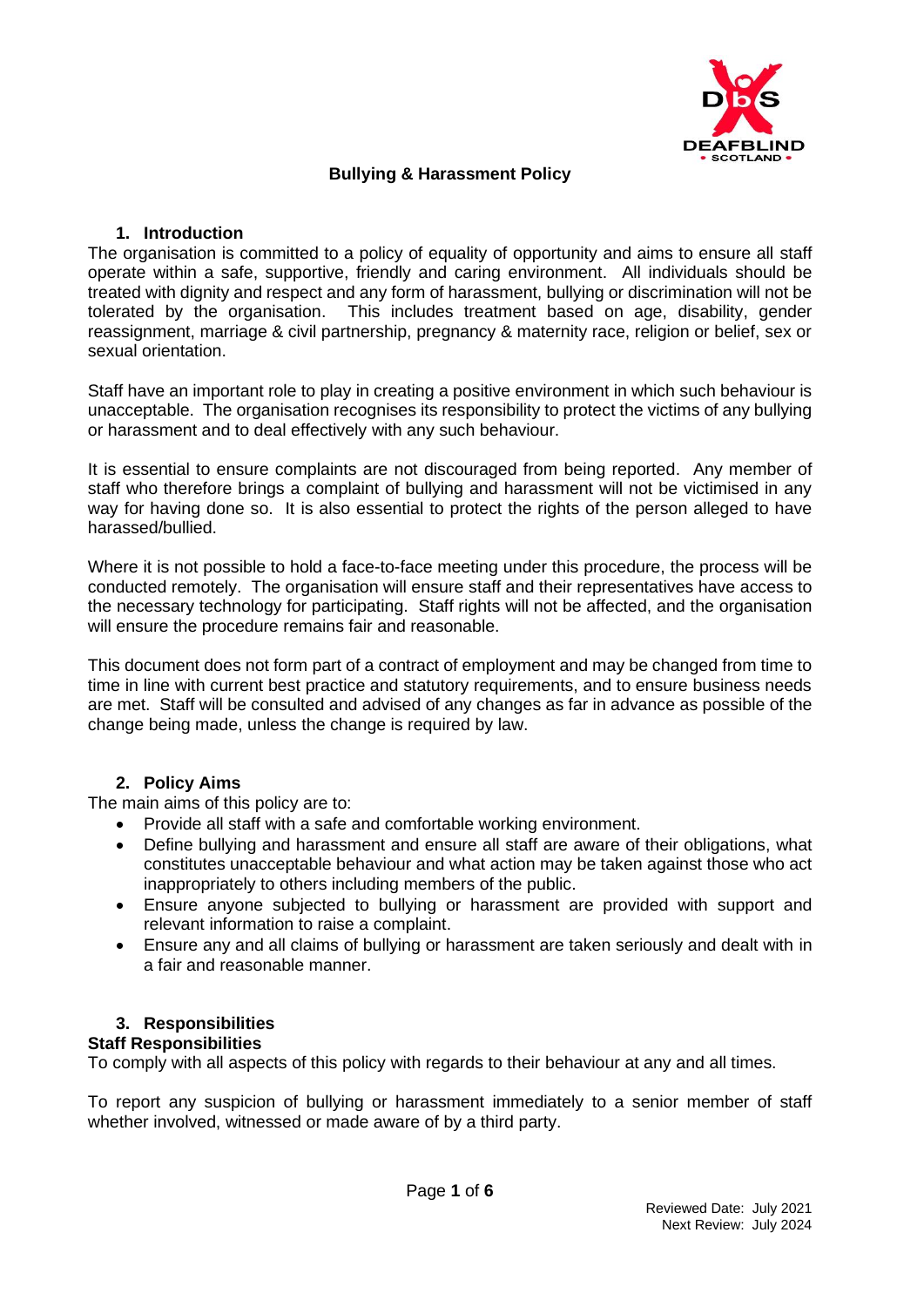

To engage, cooperate and actively participate in any investigation or disciplinary process as a result of any staff submitting a complaint.

#### **Manager Responsibilities**

To take all complaints of bullying and harassment seriously.

Encourage staff to report any instances of bullying or harassment immediately.

To support all staff whether the subject of bullying and harassment or as a witness thereto fairly and equally.

To offer and provide mediation, where appropriate to do so.

To provide information regarding a counselling service for anyone involved in the process.

To formally investigate and take disciplinary action where necessary against anyone who is found to have behaved inappropriately under and in terms of this policy.

To instigate this policy if made aware of bullying or harassment whether or not a complaint has been made.

#### **Organisation Responsibilities**

To ensure fair, equal, reasonable and consistent treatment of all staff regarding any aspect of the implementation of this policy.

To ensure all those with line management responsibility are reasonably trained in the practical application of this policy.

To regularly review and update this policy in line with legislation and best practice.

### **4. Definitions**

"Staff" – applies to all employees, contractors, freelancers, agency staff, consultants, volunteers and Board/Committee members.

"Bullying" – may be characterised as offensive, intimidating, malicious or insulting behaviour, an abuse or misuse of power through means intended to undermine, humiliate, denigrate or injure.

Forms of Bullying: -

- Intimidation and aggression.
- Violent gestures or actual physical violence.
- Disparaging comments or remarks, made privately or in front of others.
- Exclusion or victimisation.
- Unfair treatment.
- Social media posts.
- Non co-operation at work, including withholding necessary information.
- Isolating certain individuals.
- Overbearing supervision or other misuse of power.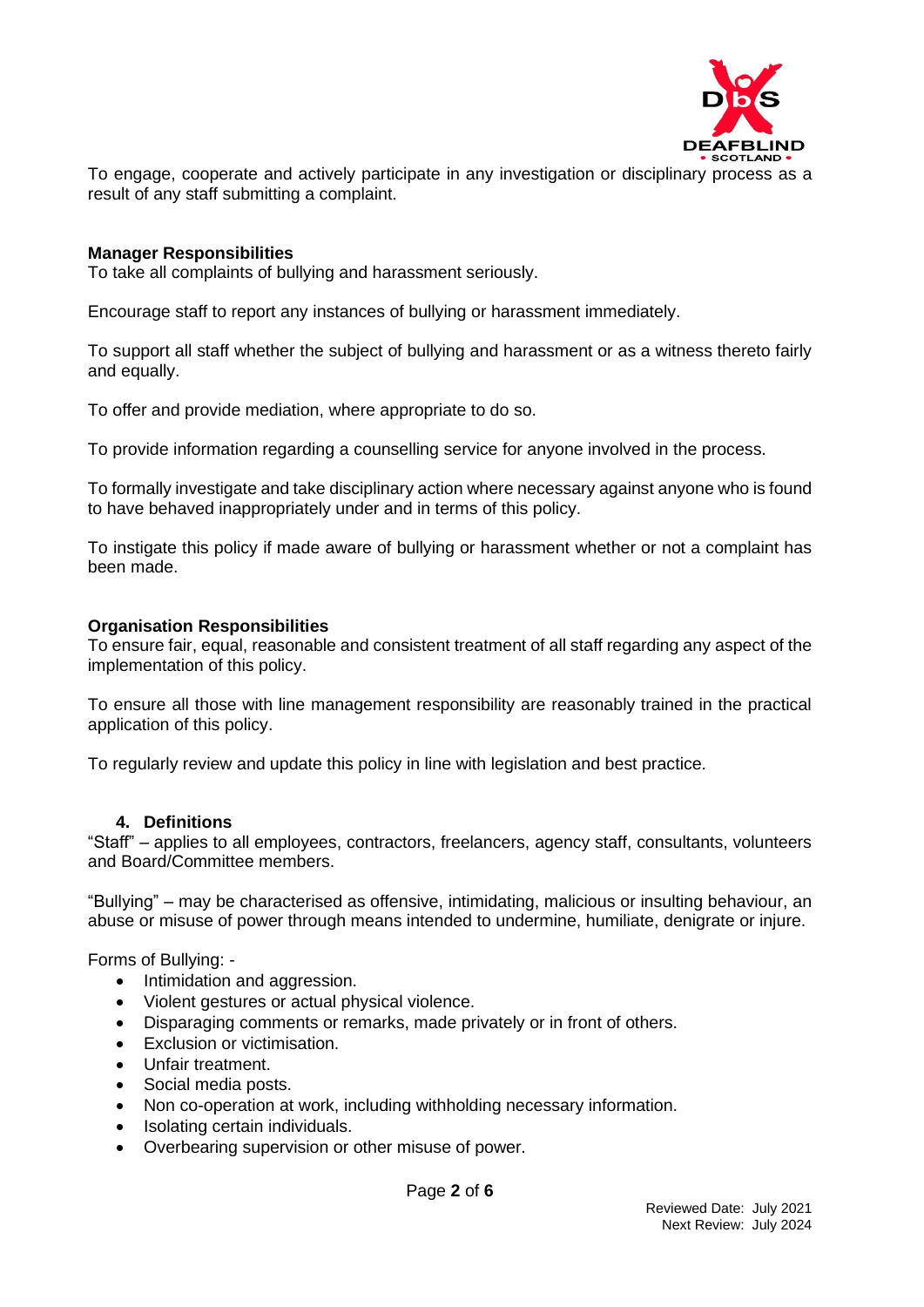

- Deliberately undermining a competent worker by overloading with work or unfairly criticising.
- Setting impossible deadlines or tasks.
- Taking credit for others achievements or initiatives.
- Ridiculing or demeaning someone.
- Picking on someone or setting them up to fail.
- Blocking promotion or staff development opportunities.
- Making threats or comments about job security without foundation\*.

\*This list is not exhaustive

"Harassment" – unwanted conduct of a physical, verbal or non-verbal nature which has the effect of violating dignity or creating an intimidating, hostile, degrading, humiliating or offensive environment. It may or may not be related to any personal characteristic of an individual. It can be persistent behaviour or conducted over a period of time, a one-off act of a sufficiently serious nature, may also amount to harassment.

Forms of Harassment: -

- Physical contact ranging from touching to assault, including that of a sexual nature.
- Verbal or written jokes, offensive language, inappropriate remarks, gossip, slander, sectarian songs, letters, emails, telephone calls or text messages.
- Visual display or posters, graffiti, calendars, obscene gestures, flags, bunting and emblems.
- Social media posts.
- Coercion, ranging from pressure for sexual favours to participation in political/religious groups.
- Intrusion by pestering, spying, following or stalking.
- Persistent undermining of someone's abilities.
- Attempting to humiliate someone in public.
- Constant changes in instructions or routine in order to unsettle someone in their work\*.

\*This list is not exhaustive.

"Victimisation" – when a person is treated less favourably because they have asserted their rights (or are believed to have done so) under this policy. This includes both those bringing claims under this policy and any others acting as witnesses in any investigation of a complaint. Staff will be protected from victimisation for either bringing a complaint or assisting in an investigation.

"Mediation" – As an alternative to raising a complaint through the formal procedure or at any stage of the procedure, staff or the manager may request the matter is dealt with through mediation. Mediation is voluntary and will only take place with the agreement of all parties. Where mediation is agreed once the formal procedure has been started, the formal procedure will be paused whilst mediation takes place. In the event of no mutually acceptable solution being reached through mediation, the procedure will be reconvened at the point of being paused.

# **5. Sexual Harassment**

The organisation will take all reasonably practical steps to prevent sexual harassment in the workplace through training and educating staff and volunteers on acceptable and unacceptable behaviour. The organisation will protect staff and volunteers from being subjected to any inappropriate or lewd behaviour by colleagues and third parties including contractors, visitors and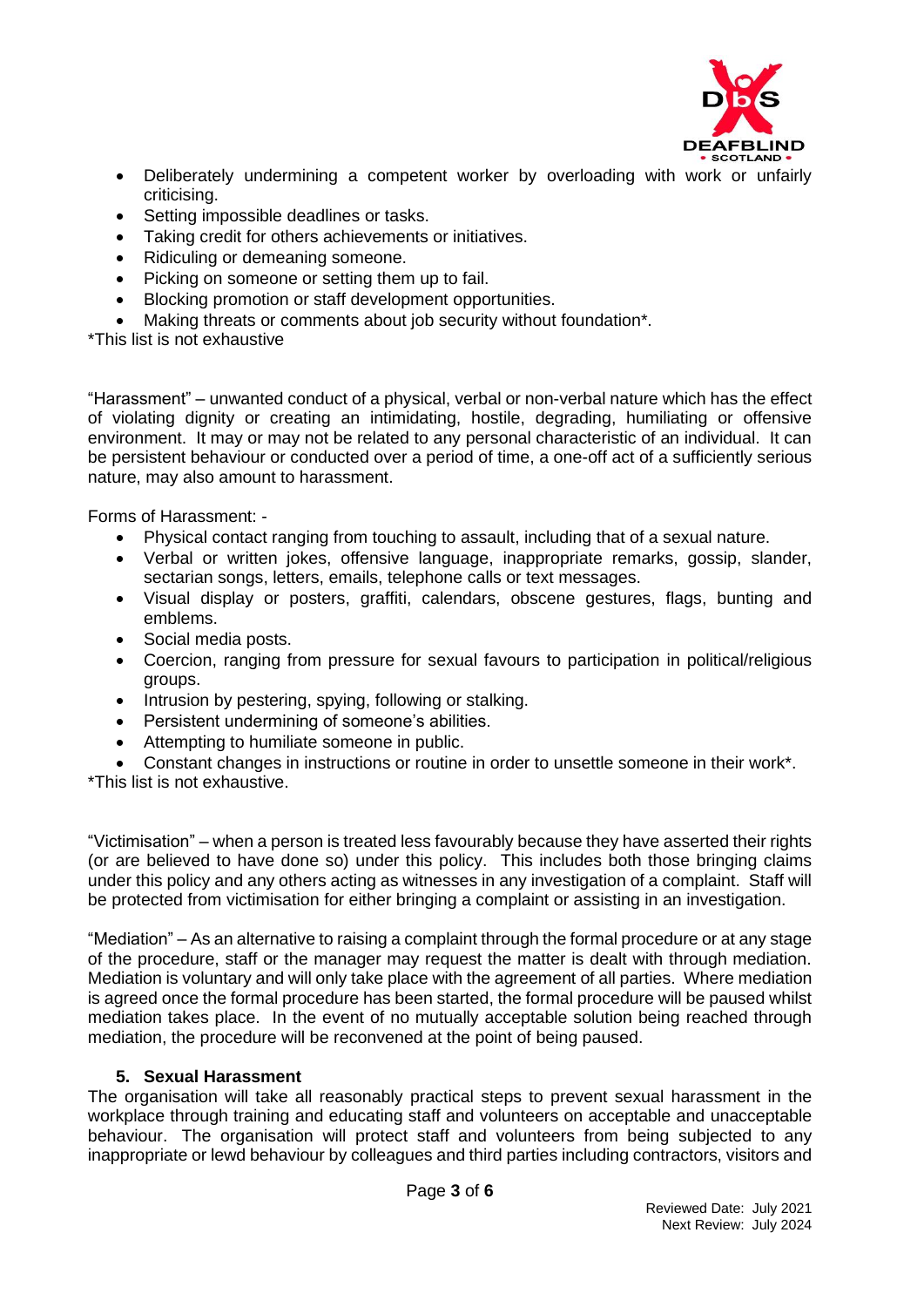

service users. Anyone who is subject to such harassment should inform their line manager or another appropriate manager as soon as possible who will treat the matter seriously and confidentially and will carry out a fair and full investigation. Staff subjected to any such behaviours will be offered support such as counselling and temporary or permanent alterations to their working arrangements.

### **6. Complaints Procedure**

Staff are encouraged to attempt to resolve any concerns through the informal process as a first step whilst retaining the right to proceed directly to the formal procedure if they wish to do so.

#### **Informal Procedure**

Staff who feel they or others have been bullied, harassed, victimised or treated in such a way which breaches this policy should, if comfortable to do so, tell the person(s) immediately the behaviour is unacceptable and must be stopped.

If staff do not feel comfortable speaking to the person directly or doing so has no effect. They should speak to their line manager. If the complaint relates to or involves the line manager they should approach another manager, CEO or Chair of the Board as appropriate.

The following actions will be considered to address and resolve the complaint informally: -

- Taking no further action at this stage and keeping the situation under review.
- Hold informal mediation meetings with the staff member, a manager and the alleged perpetrator. These discussions should determine exactly what issues the staff member are concerned about and if possible, resolve them informally without having to resort to making a formal complaint.
- Make a formal complaint

### **Formal Procedure**

The formal procedure should be followed when the informal procedure was ineffective, where staff are not comfortable with the informal procedure or there is a serious allegation.

Staff have the right to raise a formal complaint on any bullying and harassment concern. The procedure to address the complaint is as detailed in this policy which takes into account the sensitive nature of such complaints.

Staff must submit their complaint in writing to their line manager in the first instance. If the line manager is the alleged perpetrator, then the complaint should be directed to another manager, the CEO or Chair of the Board, if appropriate. The complainant should state:

- The name of the alleged perpetrator.
- The nature of the alleged incident(s), giving examples where possible.
- Frequency of the alleged incidents, giving times and dates where possible.
- Location of the alleged incidents.
- The names of any witnesses.
- Any informal action attempted.

A panel will then be allocated consisting of at least two panel members and the staff member will then be invited to a formal hearing to further discuss the complaint and allow the panel to ask any questions to clarify the complaint details.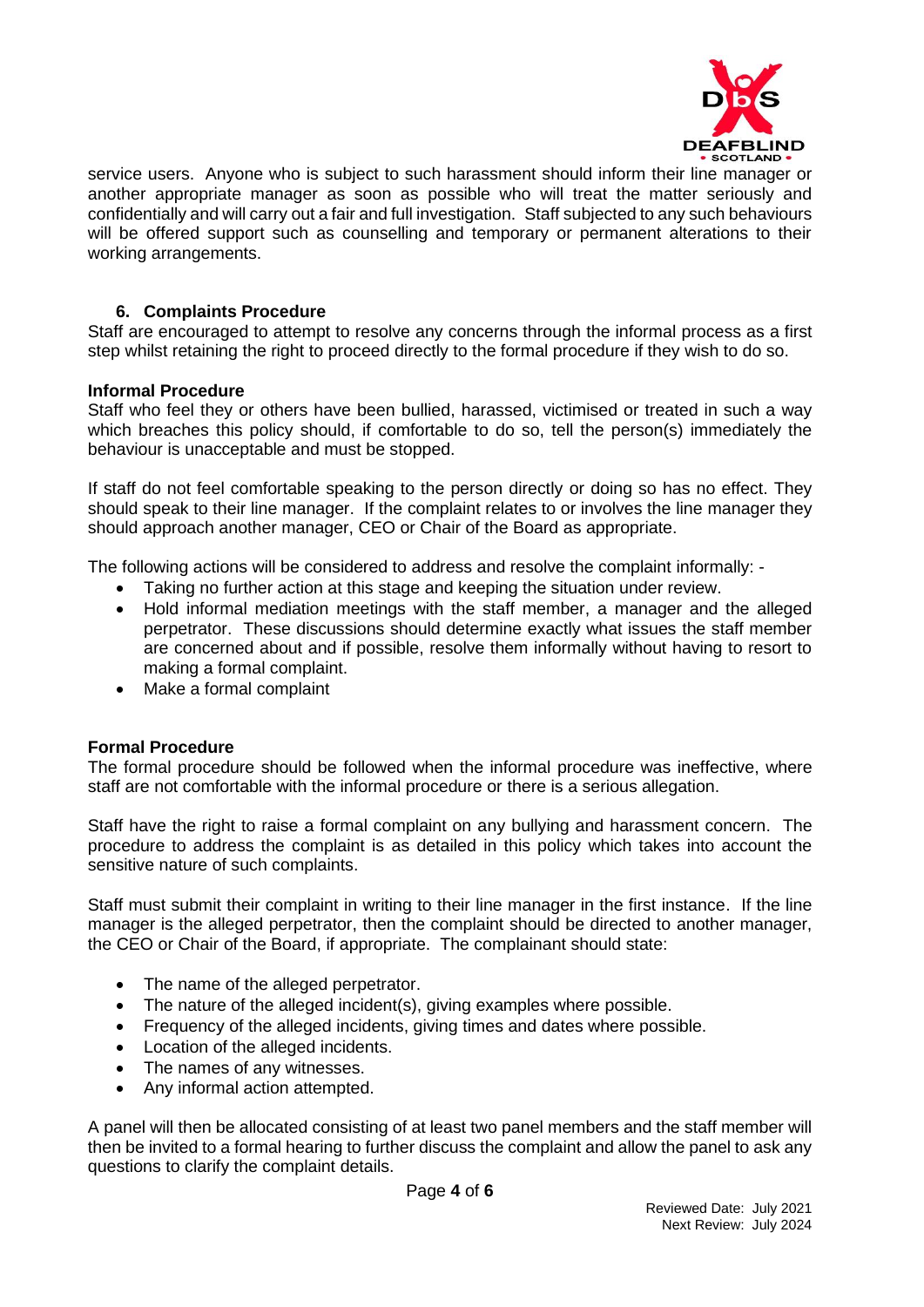

If the panel feel it appropriate to do so, they will instruct an investigation to take place which may be conducted by one of the panel, if necessary.

The investigation will include interviewing the staff member, complainant, the alleged perpetrator and any other witnesses separately. The investigation should be completed promptly and where possible, within five working days following the hearing.

The staff member may choose to bring a work colleague or Trade Union representative with them to the hearing. However, no party has the right to bring a work colleague or Trade Union representative with them to any investigation meeting as the investigation process is not considered as formal meetings.

The investigating officer will make a record of all investigation meetings and provide the panel with a report. The investigation officer has no right or function to make any decisions and can only recommend whether or not there is any evidence to substantiate the complaint.

Once the panel has received a copy of the investigation report together with all relevant evidence, they will decide what action, if any, is required against the perpetrator including instigating the Disciplinary Policy up to and including gross misconduct dismissal.

The panel will write to the staff member within five working days of receiving the investigation report with their decision. The staff member will only ever be advised if their complaint was not upheld, partially upheld or upheld. The staff member has no right to be made aware of what action, if any, is taken against the perpetrator.

The panel may decide to initiate the Disciplinary Policy or take alternative action such as one or more of the following: -

- Recommend mediation and make arrangements for this to take place internally or externally with the agreement of both parties.
- Recommend redeployment (if feasible) of one or both parties, either on a temporary or permanent basis. This cannot be on any less favourable terms and conditions of employment, unless action is taken within the disciplinary procedure to demote the alleged perpetrator.
- Demote the alleged perpetrator whether on a temporary or permanent basis.
- Require attendance on training courses by one or both parties.
- Make arrangements for both parties to work as separately as possible within the same workplace.
- Take no action on the basis the allegations were not substantiated.

# **7. The Disciplinary Process**

If the investigation report provides sufficient evidence to substantiate the complaint, the Disciplinary Policy will be instigated if none of the above alternatives to formal disciplinary action are appropriate or if a sufficiently serious allegation is substantiated.

The complainant may be required to attend any disciplinary hearing as a witness. In the event the complainant feels unable or unwilling to do so, a representative can attend on their behalf. A copy of the investigation report together with a copy of all evidence will be made available to the alleged perpetrator prior to the formal hearing.